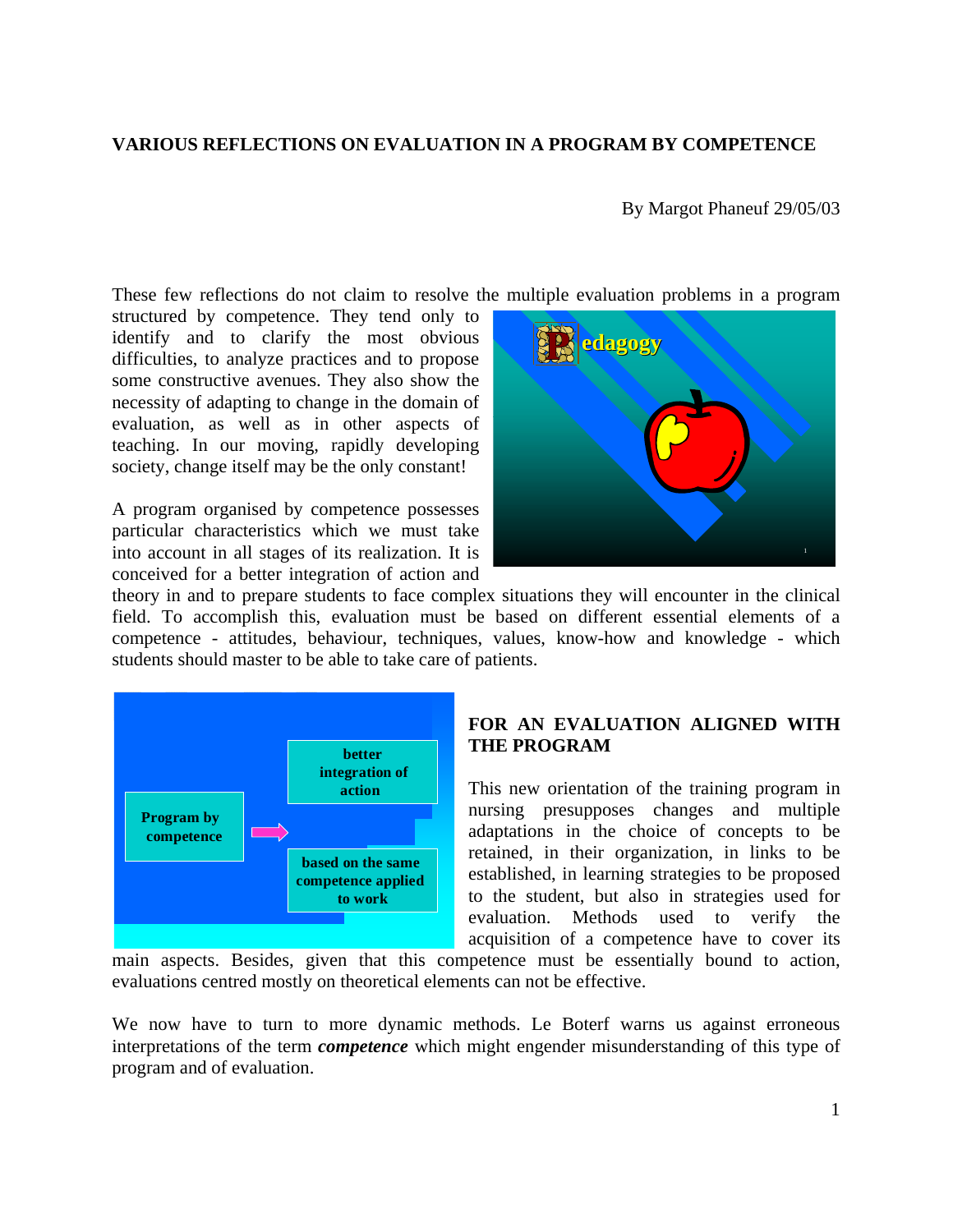### **SOME NEW CHALLENGES IN EVALUTATION**

We must remain aware that this type of program confronts teachers with many challenges concerning evaluation. Certain aspects of this text are related to a program by competence, while others are related to more general strategies. Certain techniques are already in common use but it is helpful to point them out, while others remain to be considered. Globally, the evaluative components of the current program present requirements at various levels - technical, ethical, relational and administrative.

# **THE TECHNICAL LEVEL**

For teachers, evaluation implies an educational know-how covering different angles of this reality of competence. The technical knowledge needed for the evaluation of a program by competence is not different from those in any other program, but the underlying philosophy and the values behind this type of program are particular.

# **FOR THEORETICAL CLASSES**

 Theoretical classes take up a large part of the teacher's contact with the students. Evaluation is realized through questions raised by the teacher to measure the student's degree of



understanding. Whether it is through questioning during class or through exam questions, there is quite a considerable pedagogical impact in this approach. While such questions appear simple, they are nevertheless an art in themselves. However, these questions awaken interest and bear a learning dimension inasmuch as they comprise at one and the same time an evaluation of a knowledge dimension and a didactic aspect for the student.

This last aspect should lead the student reflect, to analyze, to draw on previously

acquired knowledge, to develop her metacognitive capacities and to build her personal knowledge. But beware: in such a program, asking questions can not be used to measure knowledge acquisition alone. In this respect, the real wealth of well-formulated questions lies in their power to reach the many different dimensions of a competence. The implementation of strategies conducive to the development of competence also requires openness to creativity on the part of the teacher in offering dynamic methods with a wider evaluative dimension.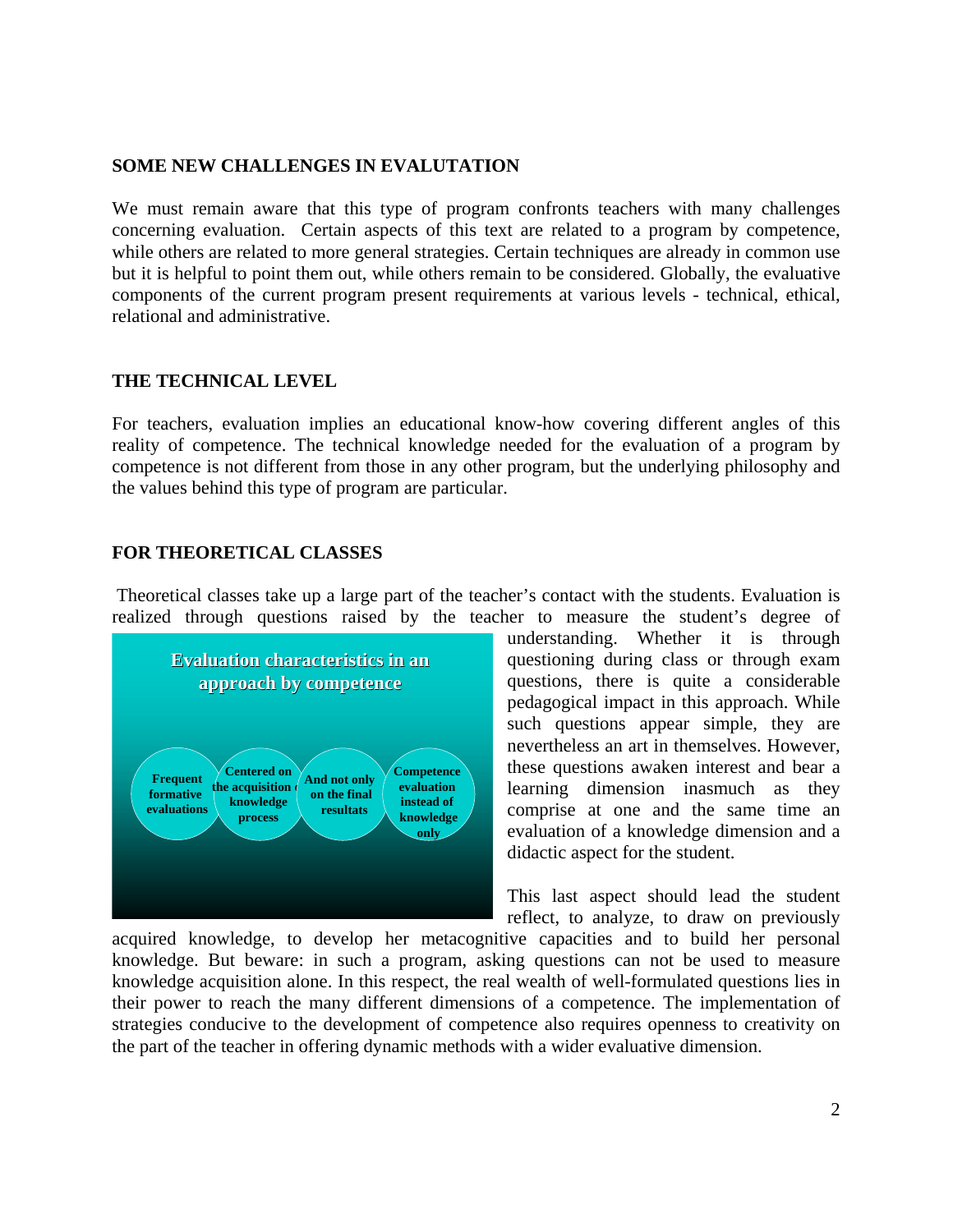#### **SOME CONSIDERATIONS ON METHODOLOGY/TECHNIQUES/STRATEGIES**

It is necessary to remind ourselves that a competence is a global acquisition and that its implementation is essentially realized through action or at least by proposing strategies which



highlight some of the main dimensions of plausible situations, always as close as possible to reality. In other words, whether evaluation is normative or formative, it is necessary for us to utilize dynamic means other than multiple choice exams to appreciate the presence and quality of the targeted competence. Without excluding normative evaluation completely, this type of exam should be widely compensated with open questions which favour reflection and allow a much better measure of knowledge acquisition. To make correction easier and more fair, as mentioned in the paragraph on ethics,

objective criteria can be defined in advance. Problems which might occur on a teacher's team could result from either too much rigour or too much laxity on the part of certain teachers. Establishment of precise rules will help to prevent unfortunate sidetracking.

There are several active strategies which can serve as means for evaluation. For instance, we can refer to case studies, interaction analyses, concept mapping, solving of problems drawn from reality, short essays, documentary research on a care subject, care plans, workshops on nursing diagnosis, observation reports, role playing, partial training courses, video recordings or realization, various types of projects, Internet surfing, team work, log books and observation grids for particular situations, etc. These strategies are equally adaptable for formative or normative evaluation. In connection with competence, it is necessary to remember that any means

# **Definition of an Approach by Competence** • **It is a comprehensive concept of integrated knowledge, including acquired experience and personal evolution, appropriate for a given aspect of health care which, when mobilized in a concrete situation, allows the nurse to refer to cognitive, psychomotor, organisational and**

**technical skills, and to demonstrate adapted socio-emotional behaviours, the whole, working in synergy and rendering possible the exercise of nursing at a level of performance compatible with the role and functions of that profession.**

used to evaluate competence has to allow the teacher to define, to underline and to appreciate a certain number of its essential aspects.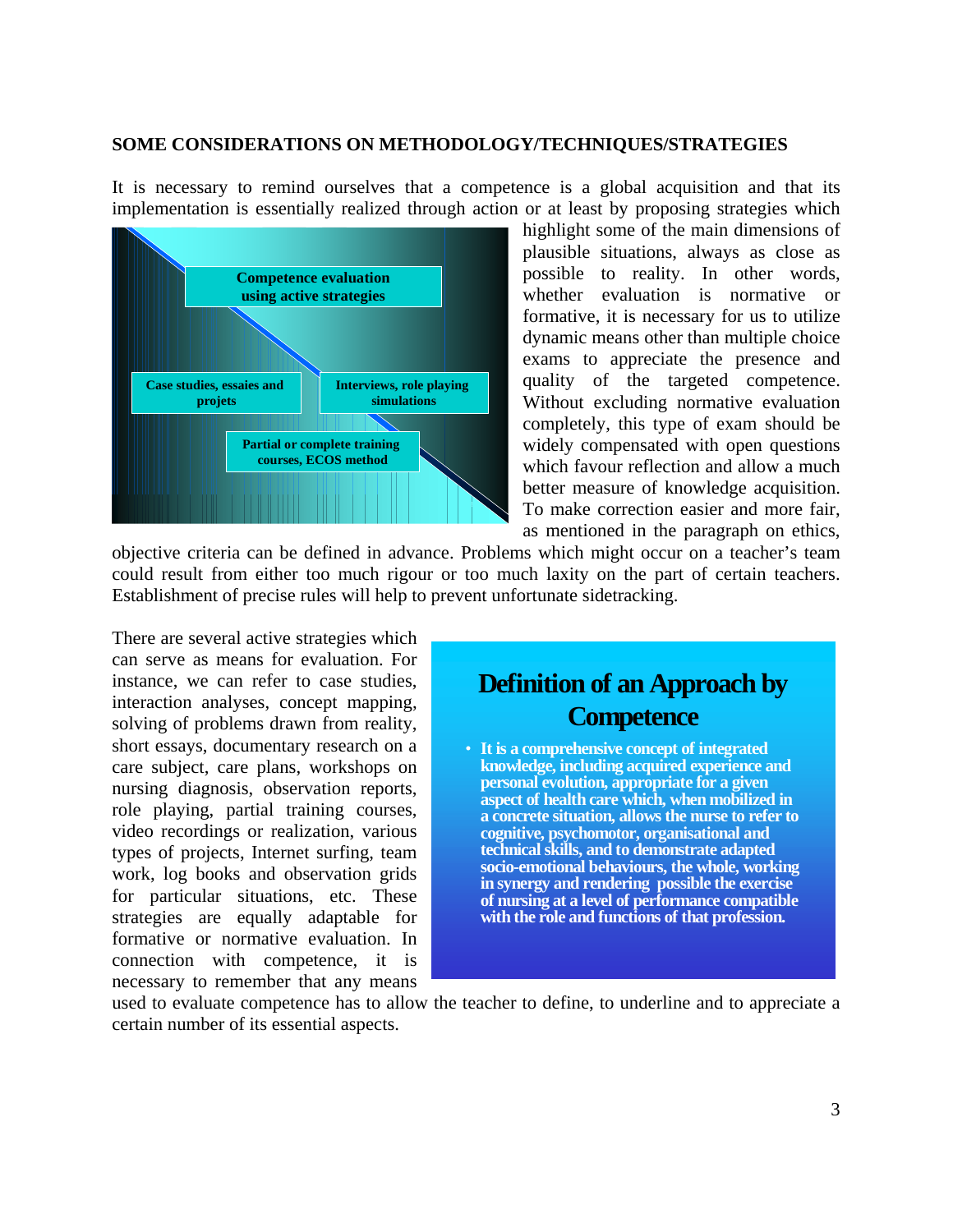### **FOR TRAINING COURSES AND LABORATORIES**

This teacher know-how consists also of other skills, which find their application especially in

# **Training Course Learning**

- **It is not done solely at the time of the training course.**
- **It starts with cognitive and emotional preparation before the training course.**
- **It continues during the training course, especially through modeling on the teacher or the patient's nurse.**
- **It is supplemented by reflecting on the experience, by theorization on the training course, i.e. during the stay or afterwards at the time of clinical meetings.**

observed in the laboratory. The enclosed illustration summarizes what a competence covers and what its evaluation must ideally include.

But as far as training courses are concerned, a program by competence presupposes another way of thinking. Contrary to what one can imagine, learning does not occur uniquely during the time of contact with the patient. It begins before the clinical training course with the implementation of preliminary measures allowing direction of the experience, to prepare the mind and to create links between

• **Each day of a training course should allow the student, according to her training level, to reinvent her nursing role through the application of the competences targeted in situations of increasing complexity.**

training courses. The primary skill requires a greater sharpness of observation in order to distinguish the behaviours which bring to the foreground the student's strengths and weaknesses compared with the competence to be demonstrated. Given the complexity of this multidimensional concept, the teacher needs a good capacity of attention and judgment to define, discriminate and appreciate attitudes, socio-emotional reactions, behaviour, relational and organizational capacities, and technical skills demonstrated by the students. Some of these aspects can also be

# **COMPETENCE ACQUISITION**

 **The student shows the acquisition of a competence in:**

- **expressing her capacity to face problematic situations similar to those in the reality of a care environment,**
- • **perceiving the difficulties adequately,**
- **taking into account the various dimensions of the situation ,**
- • **setting up suitable and effective actions.**

knowledge already acquired and what should be observed, verified and learned during training.

Learning is more effective when a student is well prepared, as much at the emotional and cognitive levels, as at the technical.

During a training course, learning can take place by modelling in contact with a teacher and with nurses in a clinical field. But this behaviour modelling allows the development primarily of automatisms. For the student, this can be useful only if accompanied by a reminder or emphasis

of certain important points, whether they be technical, organizational, behavioural, relational or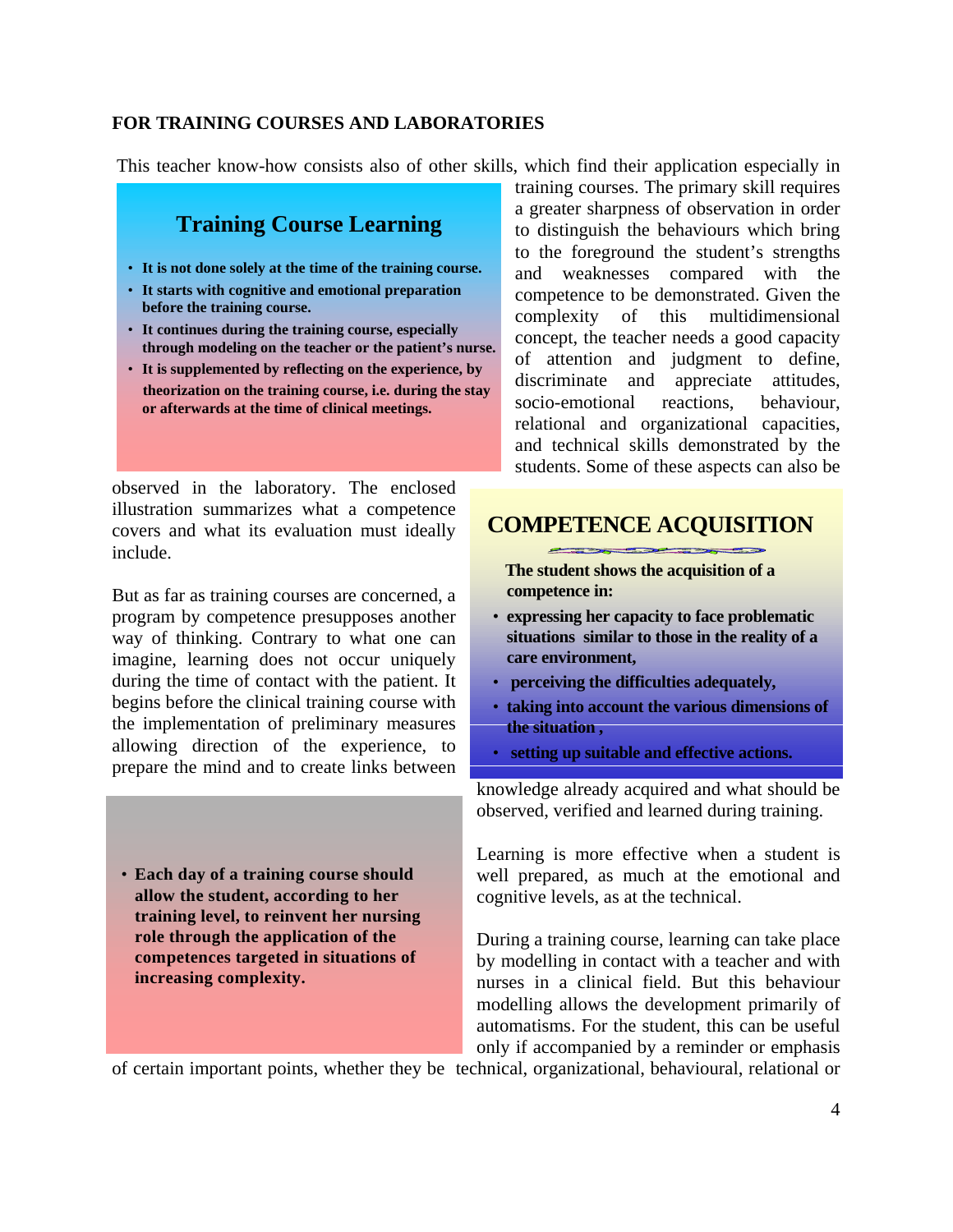ethical. It is the steady stimulation by the teacher to observe certain dimensions more intensely,

# **Program by competence characteristics**

- **Increasing and autonomous construction of knowledge.**
- **Dynamism of the student; decrease of the theoretical lecture courses and increase of personal independant research.**
- **Autonomous work and groupwork.**
- **Connections with already acquired knowledge.**
- **Methodology aiming to help the student to be more responsible, to practice metacognition and to control her success,**
- **Global tasks of progressive complexity, autoevaluations and frequent formative evaluations with dynamic strategies.**

and it is the thinking process which she arouses through analysis, comparison, differentiation, synthesis, the questioning of certain practices and the establishment of clinical judgment that allow students to progress. But professional modelling alone can not give a real educational direction to the training. According to the level of training, the student has to go beyond the "lack of commitment" stage and develop a real capacity to act, organize and decide.

Every training day has, in a sense, to allow the student nurse to re-invent the role of

caregiver through the application of a competence in different situations of increasing complexity.

Thus, the teacher has to find a just balance between the passive support which she offers the student, stimulation to spur her on and the development of responsible autonomy. And the evaluation becomes the sum of her observations on the result of her own interventions with the student. The enclosed picture supplies some indications on the behaviours of the student which demonstrate integration of a competence.

One can deduce from this, that in such a program the teacher's role is strengthened and enriched.

It does not limit itself to the organization of the training class, approaches within the clinical field, accompaniment and behaviour observation of the trainee. This role requires a more active way of doing things to favour the students' progress at the organizational, technical and emotional levels and it demands an especially more dynamic approach to the construction of knowledge by students themselves. The mentor's presence with students allows them to better capitalise on the training experience to find its true meaning and value.



The climate, activities and excitement in the clinical field may seem a bit confusing to the students and they may not understand the exact meaning of what is going on. Then the teacher can give them clarifications; suggest orientations in order to avoid pointless stagnation in their learning. Besides, the teacher does not aim only to develop well-filled heads and skilful hands for techniques. She especially tends to favour well-formed minds, capable of approaching a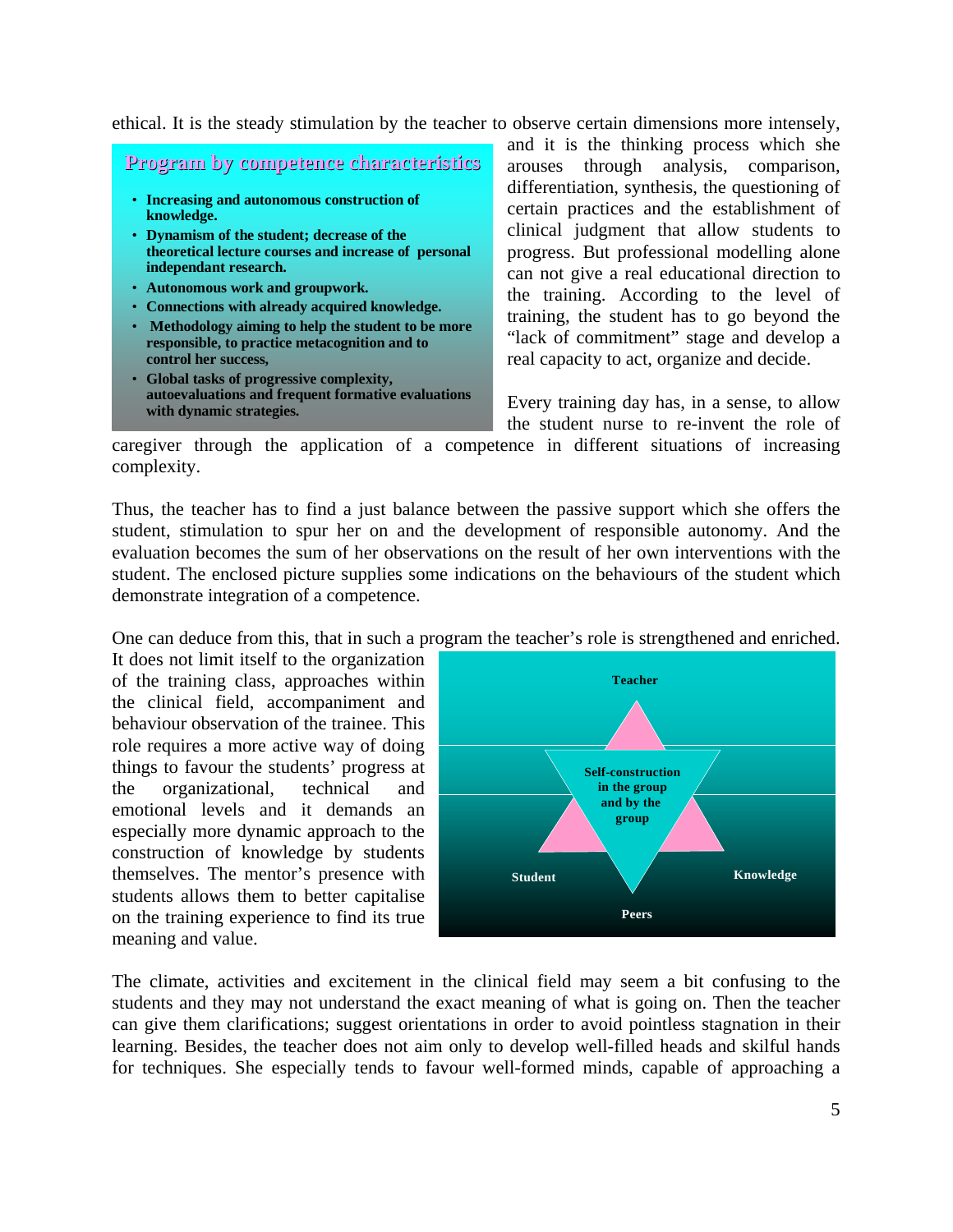situation and taking into account all its different dimensions, uniting knowledge, compassion, and the capacity to make a decision and apply carefully considered action. The teacher's evaluative judgment will then inevitably be influenced by these considerations.

Similarly, the context of clinical experience poses the perpetual problem of the correlation between theory and practice. In this socioconstructivist approach, one no longer speaks about the transfer of theoretical concepts and knowledge to concrete situations. With an integrated method, one opts instead for knowledge construction by the student herself. In regards to the school milieu, this orientation is made necessary by our program approach, where students proceed to an integration of knowledge from different origins, communicated in theory by the courses in philosophy, sociology, psychology, biology and naturally, the courses in nursing care. This approach is much more demanding for students and for teachers who accompany the students-intraining. It presupposes a wider understanding of field situations and therefore allows students to develop action better adapted to reality. But this multidimensional aspect also requires more of teachers who have to grasp its complexity and for the evaluation, to take into account the effort, as well as the psychological, social and ethical facets of the situation and the student-proposed interventions.

So, without great risk of error, we can say that one of the strongest moments of learningacquisition in education lies in the act of thinking about action. Whether it is in real time, with the patients, with the help of the teacher or the mentor nurse, or after the event, a posteriori,

- **We must ask ourselves:**
- **What is important to tell the student ?**
- **What will allow her to evolve?**
- **Where must she put her priorities ?**

during clinical meetings, for a student, it is the moment to theorize about her experience during the training course.

These are moments of significant stimulation where feeding on acquired information and on direct participation, the student builds her own knowledge. These occasions are very precious and it is necessary for us to set up the conditions which favour them. The link between these meetings and the development of the student's capacity for self-evaluation is also important. Teachers have to widen

their evaluation range and also urge the students to consider their own actions in the light of the competence to be developed and to appreciate what has been accomplished and the road taken. These characteristics are a part of attributes which one usually recognizes in a program by competence. This is what the next slide demonstrates.

One more aspect must not be neglected. In a socioconstructivist approach: the influence of the group is a major aspect. Students come into their own within the group and through the group. Thus, the sharing of experience, the common disclosure of difficulties, and the practice of collective research on different subjects related to clinical experience become interesting activities, as much from the cognitive point of view, as from the emotional and social. These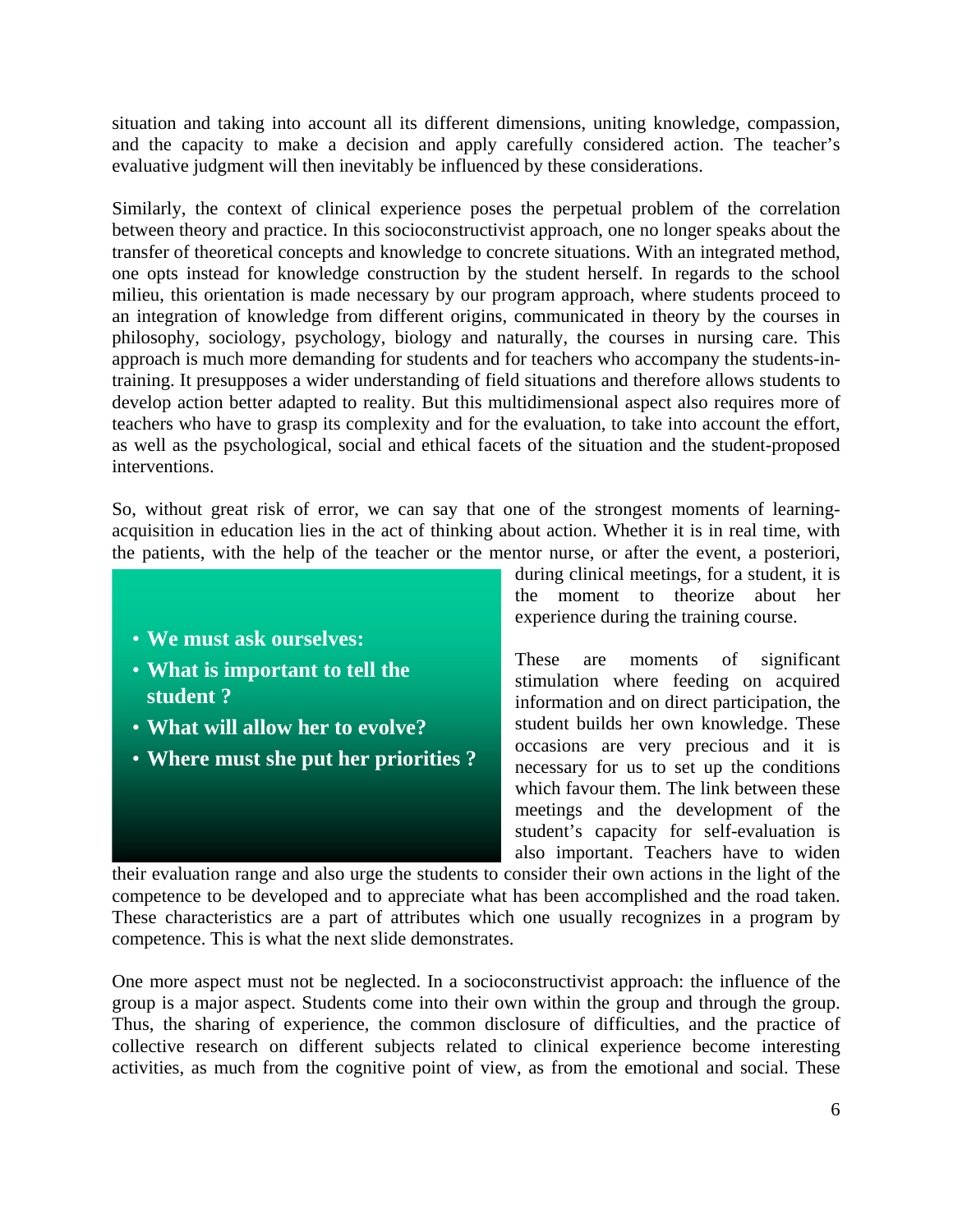activities enhance knowledge enrichment and favour dialogue among peers, the understanding of others and mutual respect. But it is perhaps from the emotional point of view that these groups are most productive. They lead the student to develop self-confidence and to feel reassured when confronted with new situations; however, the group can sometimes be strongly discordant. A group experience allows students to develop their teamwork and leadership skills. In this respect, it plays an important role in the training of student nurses and in their evaluation. The supervision of training courses with its need for intelligence and adaptability is a very demanding function for teachers, but it brings the benefits of assurance for the progress of the students and of their future competence.



important aspects of an educational program because they prolong the pupil-teacher contact time, favour deepening of knowledge and, when well- conceived, become favourable instruments for knowledge construction. Correction of homework is one of the most important evaluation elements. But it is often a nightmare for teachers, and also for students who have to undergo this ordeal. Evaluation of homework is boring; it requires a lot of time and energy that educators can hardly spare.

We often believe, without real justification,

# **HOMEWORK: A CHALLENGING COUNTERPART TO LEARNING**

A program by competence has to propose challenges of progressive complexity, always adapted to the capacity and level of a student's training. Evaluation also has to follow this gradation. It has to penetrate all aspects of training, from work-related to training courses to aspects ensuing from theoretical education.

Exercises and other homework are



that the more we write on the student paper, the better the evaluation will be. Yet, a student's understanding and developing capacity to correct her mistakes are not inevitably proportional to the quantity of remarks made by the teacher. It is necessary to recognize that it can be very disheartening for a student to receive a copy which is quite scattered with red marks, like a "strawberry field". In any case, do students read everything that teachers write?

It is equally necessary to consider that when comments are too numerous, some students give up. But then, where are the students supposed to invest their efforts? What are the priorities? With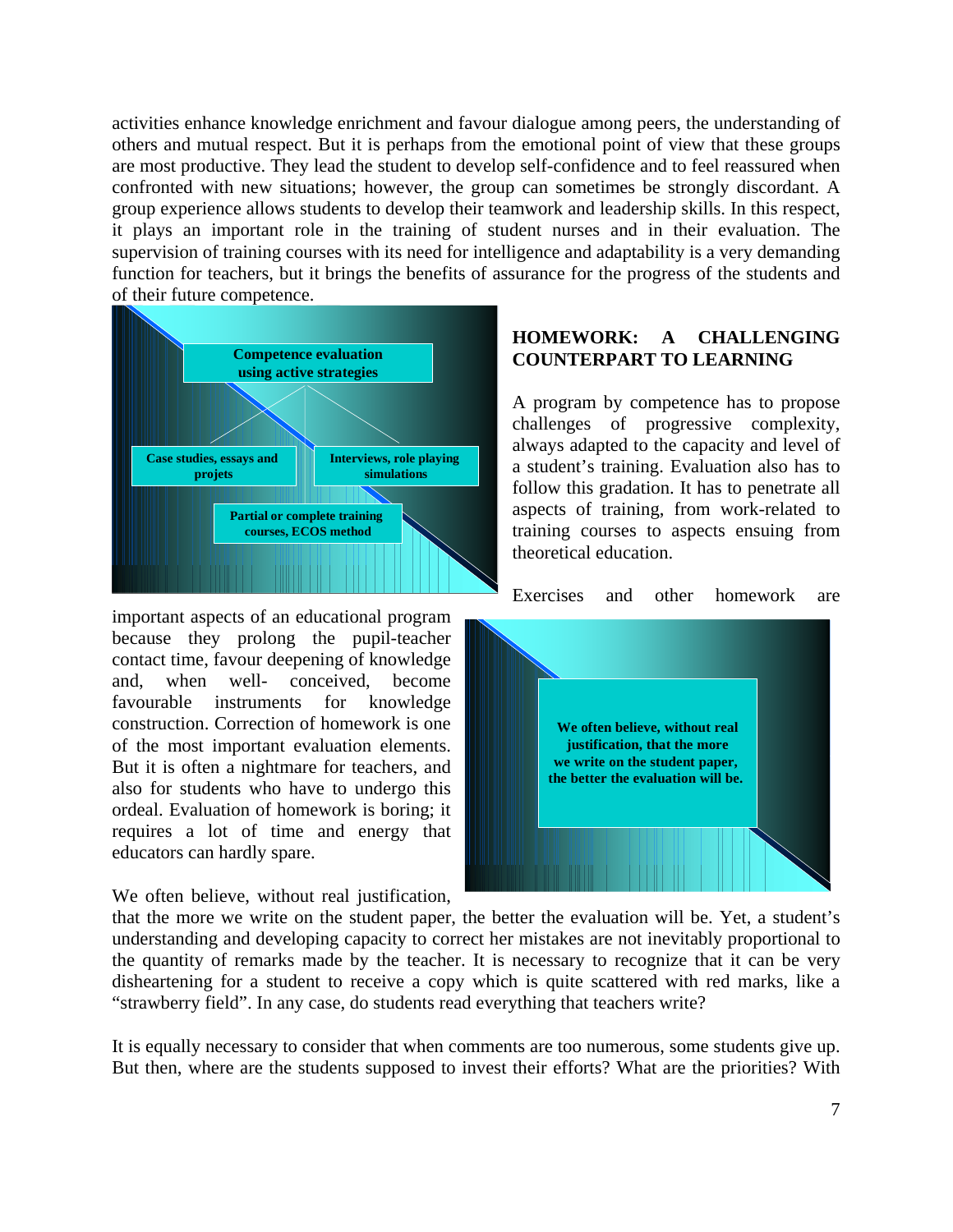what tools are the students going to start? Too often they do not know, because everything seems of the same importance.

 And what are we doing to their self-image? We know full well that as human beings, we often become identified with what we do. And, as a consequence, if in a student homework we declare that everything is bad, the student can easily conclude that she herself is worthless, that she does not have the needed capacities. Now, to exercise a competence, it is above all necessary to be sure that we have what is needed to acquire that same competence. Indeed, how could one claim to use what one is not able to have?

In this respect, the teacher's attitude is of utmost importance and as in all things, it is necessary to advise moderation. We must ask ourselves, "What is essential in what I want to communicate through my correction?" "What would best serve the pursued objectives?" Furthermore, correction should not inevitably be limited to underlining errors. Surely, in every work there are some positive elements which show the student's effort! So why not emphasize them?

But sometimes in the correction of papers and homework, the teacher may err in the opposite direction. Certain teachers merely grade the paper without any comment or even one laconic annotation. This method is more a marking system than a real evaluation and its power to become a significant stimulation for learning and the development of critical thinking is limited.

The presence of remarks, explanations and orientations is necessary to arouse reflection and change. So, correction should be a little like a dialogue between pupil and teacher and should not reflect value judgments on the person of the student, but rather be a simple feedback on the quality of her investment.

For the teacher herself, it is also important to find a just balance between correction and evaluation in her work. It is possible to develop more pragmatic and less demanding methods in terms of effort and time. It is necessary for us



to make logical choices which allow us, at the same time, to increase our contact with the students, and to be pedagogically appropriate, ethically just and well-balanced at the personal level. Evaluation is an integral part of the educational process and as in all the other stages of the training program, it deserves a second thought and sometimes also, certain adaptations.

# **ETHICAL LEVEL**

Evaluation brings various problems where an ethical dimension must be also considered. What do we have to judge? Final result? Effort demonstrated? The progress which has been accomplished? Few teachers manage to agree on this subject. A fair evaluation should, however, take into account a little of all these. But the "how" poses serious difficulties. Indeed, how to be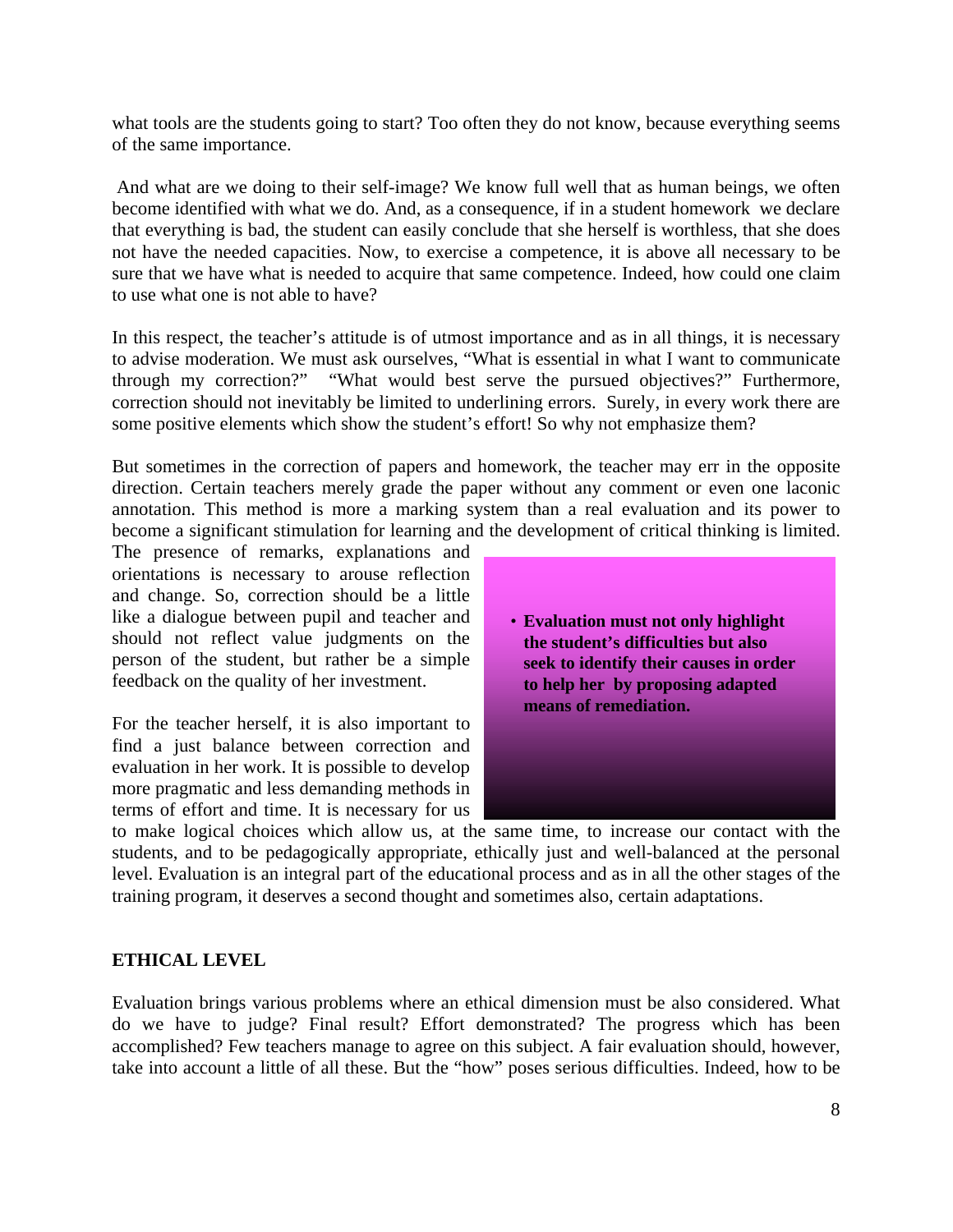fair to the students and also to the society which makes us responsible for putting competent professionals on the labour market? But one dilemma stands out: how can we identify precisely the real competence of our students? Regrettably, there is no magic answer to this question. Only a personal commitment, a sense of ethics and justice, a steady and warm teacher-student relation and local agreement in the faculty can open avenues which lead to resolution of these controversial situations.

It is true that the evaluation of a competence is not simple. Certain inner dimensions are not easily discovered in themselves, but they show through behaviours. Critical thinking and a sense of responsibility are examples. To observe them, or to judge the application of certain knowledge, or to appreciate homework is just like the good old times. The only way of remaining fair is to set precise objectives and very precise criteria. In this way, evaluation can be standardized for all students.

 But to carry our thought a little farther, we also have to decide on the importance which we want to place on formative and normative evaluations. Does one have to apply/use them in a periodic or in a continuous way? Does one have to privilege theoretical exams or give more importance to practical exams in care situations? Really, all these concepts have their value; it depends on the way of choosing and of using them. One thing is sure: normative evaluation is an administrative action, necessary to our system of certification. But we have to realize that we are kidding ourselves on the evolutionary effect of this kind of evaluation as regards the curiosity, motivation and work ethic of the students, who too often are satisfied with marks hardly above the passing grade.



It is only in the pedagogy of mastery learning that this type of evaluation can be an incentive towards progress because the threshold of success is high and becomes an ideal to be reached instead of a minimal limit to be met but not surpassed.

On the other hand, formative evaluations contain a strong potential for evolution. They aim to highlight both the student's strengths and her weaknesses. Regrettably, we tend to see defects with a magnifying glass and to minimize qualities. Furthermore, when a student makes an error, we

are quick to let her know, while we are much slower to reinforce her adequate behaviour or her brilliant interventions.

But it is also important to underline that formative evaluation has to go much farther than the simple identification of errors or the implementation of tests without commentary. It has first to arouse thinking and metacognition, and to determine the real nature of the student's difficulty, as well as its source, in order to indicate a useful means to remedy the situation.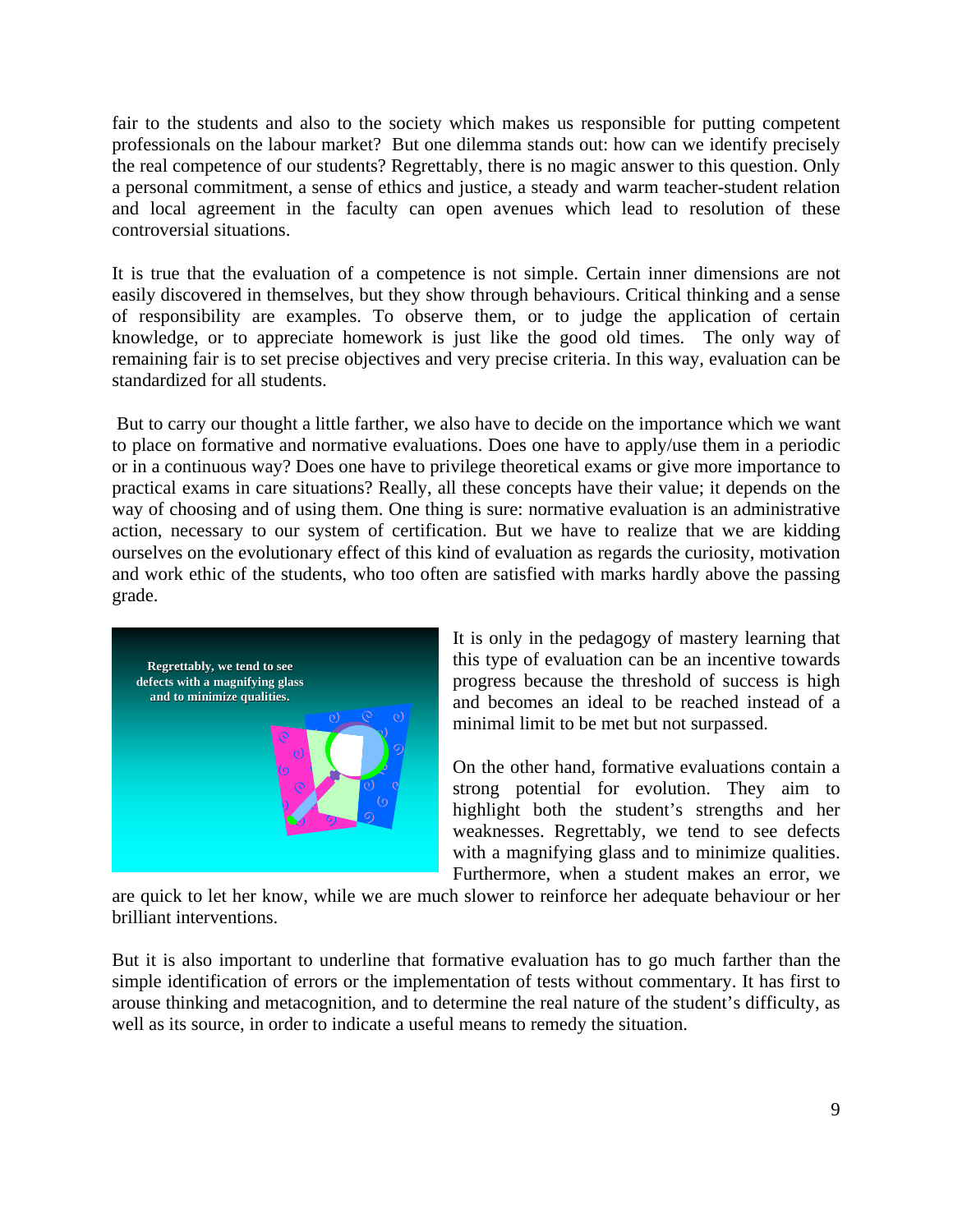Furthermore, while normative evaluation ought to be rare, formative evaluation must be more frequent. Yet we must also avoid falling into the trap of separating knowledge from skills. Since

a program based on competence is more global and closely bound to action, the evaluation which sanctions it has to follow the same logic. But beware! Formative evaluations must not be changed into continuous normative evaluation, as sometimes occurs. This would bias its signification.

Another point should be underlined. It is important that teachers not always position themselves as judges of students and of their behaviour. Formative evaluations must not become a form of harassment where the students are

• **The teacher's intervention is a little like an application of the helping relationship in the helping relationship in the practice of pedagogy. practice pedagogy.**

ceaselessly observed and measured. An evaluation centred on awareness and progress has to allow the student to develop in the context of a relaxed dialogue with the educators, hence, the importance of the relational dimension of evaluation.

# **THE RELATIONAL LEVEL**

A harmonious educational link between pupils and teachers can germinate hope for evolution. Through questioning during evaluation meetings, teachers become "midwives" for thought, learning and self-evaluation, and so become factors for transformation.

The climate of warm understanding which they establish in these encounters and the focus on the evolution of the student render such an evaluation a real application of the helping relationship in the practice of pedagogy. This warm relationship acts not only by underlining the results obtained, whatever their nature, to give explanations or means to remedy difficulties, but also to heighten the student's self esteem, to encourage and comfort her in her difficulties, to stimulate her motivation, effort and success. Without these dimensions, evaluation would not really be formative. One could object that all this is time consuming. True enough! But in education, the time we lose somewhere is often time we gain somewhere else - on corrections, explanations or make-up exams.

### **THE ADMINISTRATIVE LEVEL**

 At the administrative level, evaluation touches the dimensions of both sanction and certification because regrettably, it serves not only to classify, but also to downgrade i.e. to decide and choose among the students those who can pursue their progress through the program, and those that have to stop or to redo certain parts of their training. This difficult aspect of selection which the